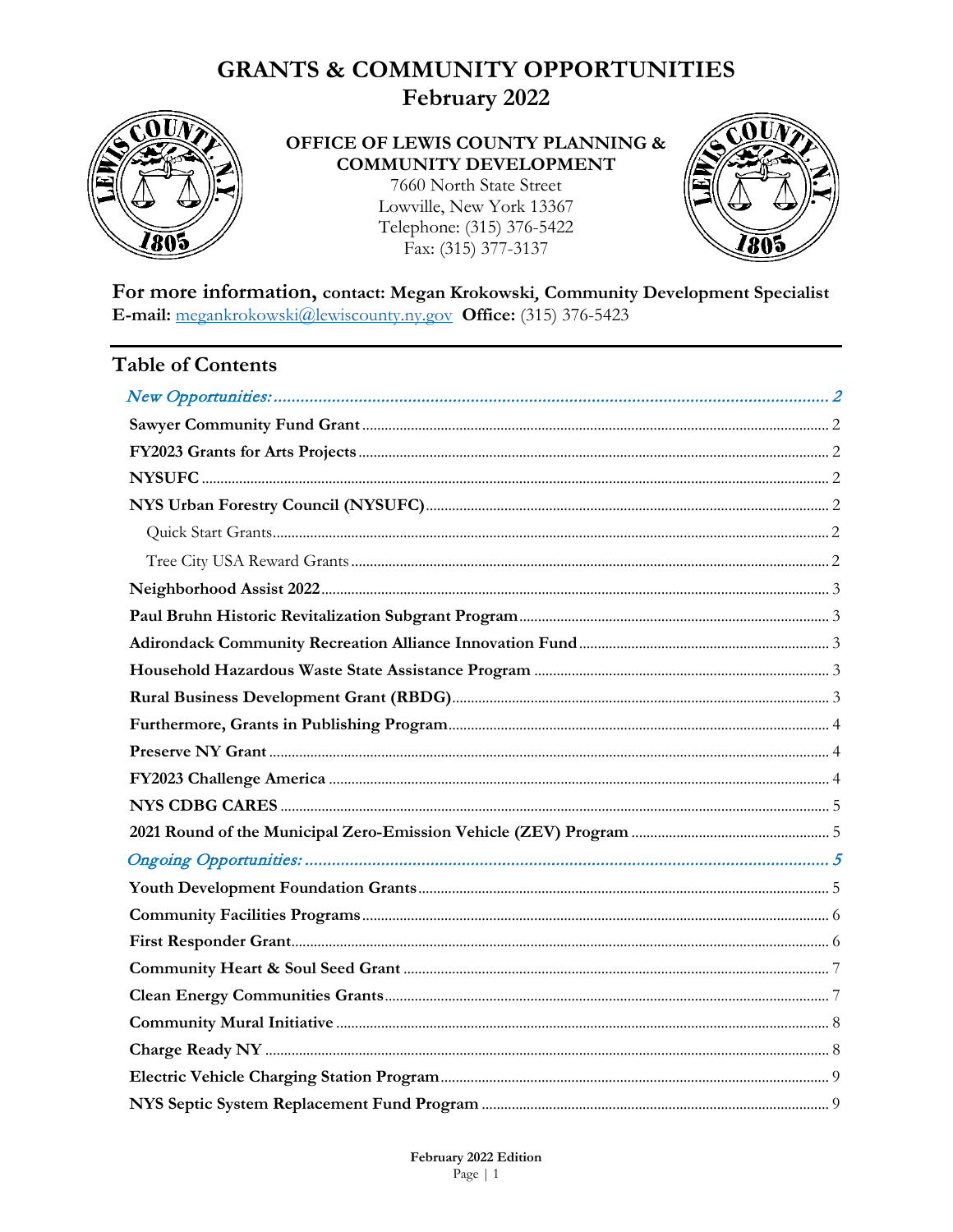# <span id="page-1-0"></span>New Opportunities:

## **Sawyer Community Fund**

#### <span id="page-1-1"></span>**[Sawyer Community Fund Grant](https://www.nnycf.org/western-town-library/#:%7E:text=Sawyer%20and%20Jeannette%20Remp%20Sawyer,school%20graduates%20from%20the%20district.)**

**Description:** The Kenneth V. and Jeannette Remp Sawyer Community Fund was established in 2018 as a geo-graphic-specific fund to support programs, projects and initiatives that broadly impact and enhance the quality of life in Boonville, Constableville, and Westernville in perpetuity.

**Funding Available**: February 2022

## **National Endowment for the Arts (NEA)**

## <span id="page-1-2"></span>**[FY2023 Grants for Arts Projects](https://www.arts.gov/grants/grants-for-arts-projects)**

**Description**: Grants for Arts Projects is our principal grants program for organizations based in the United States. Through project-based funding, the program supports public engagement with, and access to, various forms of art across the nation, the creation of art, learning in the arts at all stages of life, and the integration of the arts into the fabric of community life. Applicants may request cost share/matching grants ranging from \$10,000 to \$100,000. Designated local arts agencies eligible to subgrant may request from \$10,000 to \$150,000 for sub-granting programs in the Local Arts Agencies discipline**.** A minimum cost share/match equal to the grant amount is required.

**Deadline:** There are two rounds in 2022; Deadlines are: February 10, 2022 and July 7, 2022

# <span id="page-1-3"></span>**NYSUFC**

# <span id="page-1-4"></span>**[NYS Urban Forestry Council \(NYSUFC\)](https://nysufc.org/grants/)**

#### <span id="page-1-5"></span>Quick Start Grants

**Description:** Through U.S. Forest Service funding, the NYSUFC offers Quick Start competitive grants of up to \$1,000 each to small communities who want to pursue Tree City USA status, starting with an inaugural Arbor Day tree planting celebration in spring or fall.

**Deadline:** February 10, 2022

#### <span id="page-1-6"></span>Tree City USA Reward Grants

**Description:** The intent of this grant is to encourage municipalities to sustain their community forestry program and maintain their status as a Tree City USA through a celebratory tree planting in which large specimen trees or a grove of trees are planted in a prominent location within the community. The grants are made possible by a combination of U.S. Forest Service grant funds and unrestricted NYSUFC funds; applicants are sought in spring and/or fall and must have been a Tree City USA for at least the past five years.

#### **Deadline:** TBA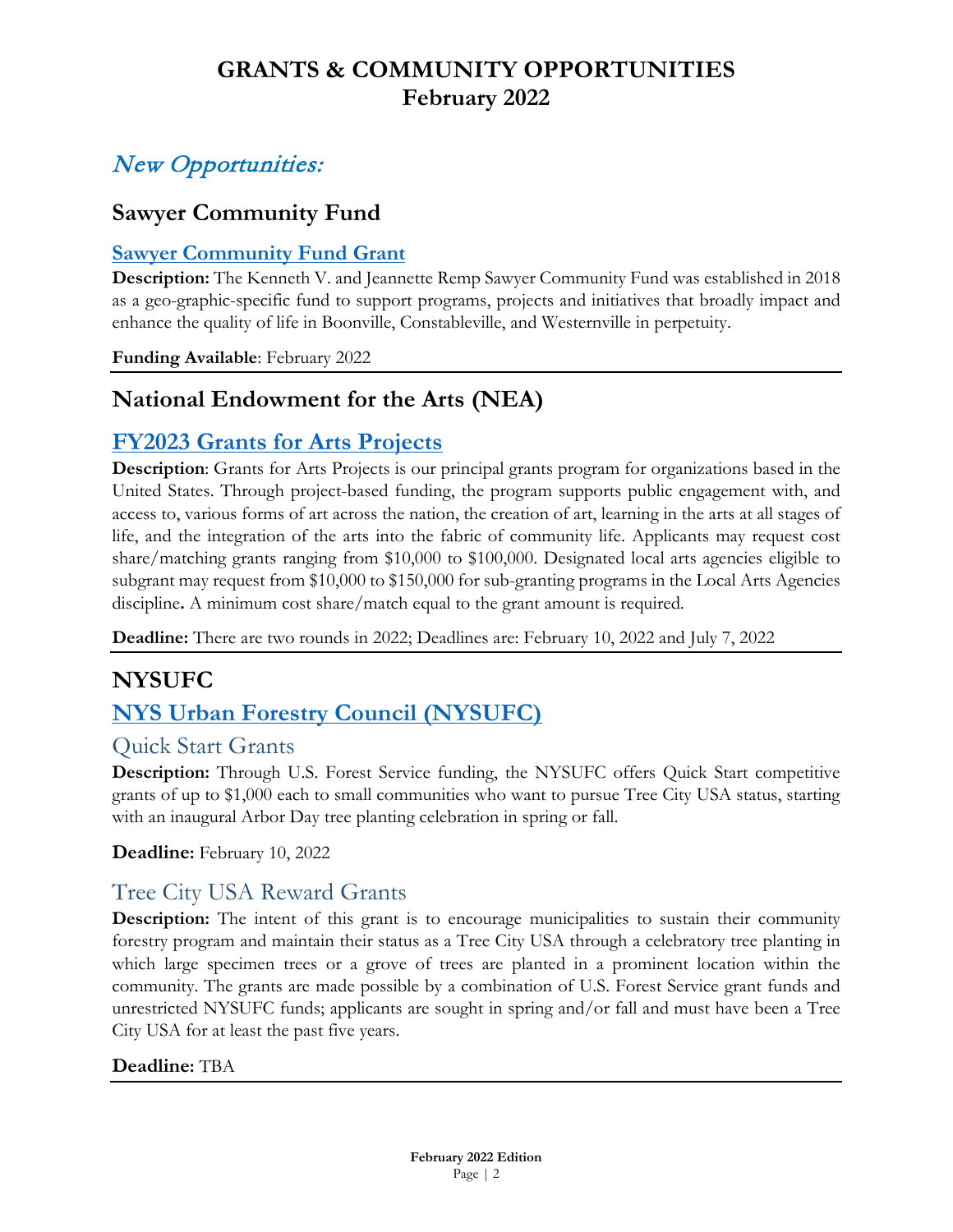#### **State Farm**

#### <span id="page-2-0"></span>**[Neighborhood Assist 2022](https://d3tveo6izsr7d0.cloudfront.net/neighborhoodassist2022/Submission_Guide_2022.pdf)**

**Description:** State Farm Neighborhood Assist® 2022 is here! Our goal is to help good neighbors across the U.S. take an active role in improving their communities. This year, we're awarding \$25,000 grants to 100 non-profits. Tell us about your cause and the positive impact it could make in your community for a chance to win!

**Deadline**: February 16, 2022

#### **Department of the Interior National Park Service**

## <span id="page-2-1"></span>**[Paul Bruhn Historic Revitalization Subgrant Program](https://www.grants.gov/web/grants/view-opportunity.html?oppId=337036)**

**Description:** The Paul Bruhn Historic Revitalization Subgrant Program funds programs that support the rehabilitation of historic properties to foster economic development in rural communities. The subgrant programs fund preservation projects that include architectural/engineering services and physical preservation.

**Deadline**: February 22, 2022

## **ACRA**

## <span id="page-2-2"></span>**[Adirondack Community Recreation Alliance Innovation Fund](https://www.adkrec.org/_files/ugd/be9d39_57d9f59a085847bdb606263643a47d1c.pdf)**

**Description:** Grants of up to \$5,000 for projects that will enhance recreation amenities to benefit Adirondack communities.

**Deadline:** February 25, 2022

## **DEC**

## <span id="page-2-3"></span>**[Household Hazardous Waste State Assistance Program](https://www.dec.ny.gov/chemical/8778.html)**

**Description:** The New York State Department of Environmental Conservation (NYSDEC) provides funding to reimburse up to 50% of the eligible costs of municipal household hazardous waste (HHW) collection programs. HHWs are materials found in household waste that would be regulated as hazardous waste if they were generated at a business or industry, including but not limited to pesticides, automotive fluids, home hobby chemicals and compact fluorescent bulbs.

**Deadline**: February 28, 2022 - 3 PM

## **USDA**

#### <span id="page-2-4"></span>**[Rural Business Development Grant \(RBDG\)](https://www.grants.gov/web/grants/search-grants.html)**

**Description**: Search for Funding Opportunity Number RDBCP-RBDG-2022 This program is designed to provide technical assistance and training for small rural businesses (businesses that have fewer than 50 new workers and less than \$1 million in gross revenue). The purpose of the program is to promote economic development and job creation projects through the awarding of grant funds to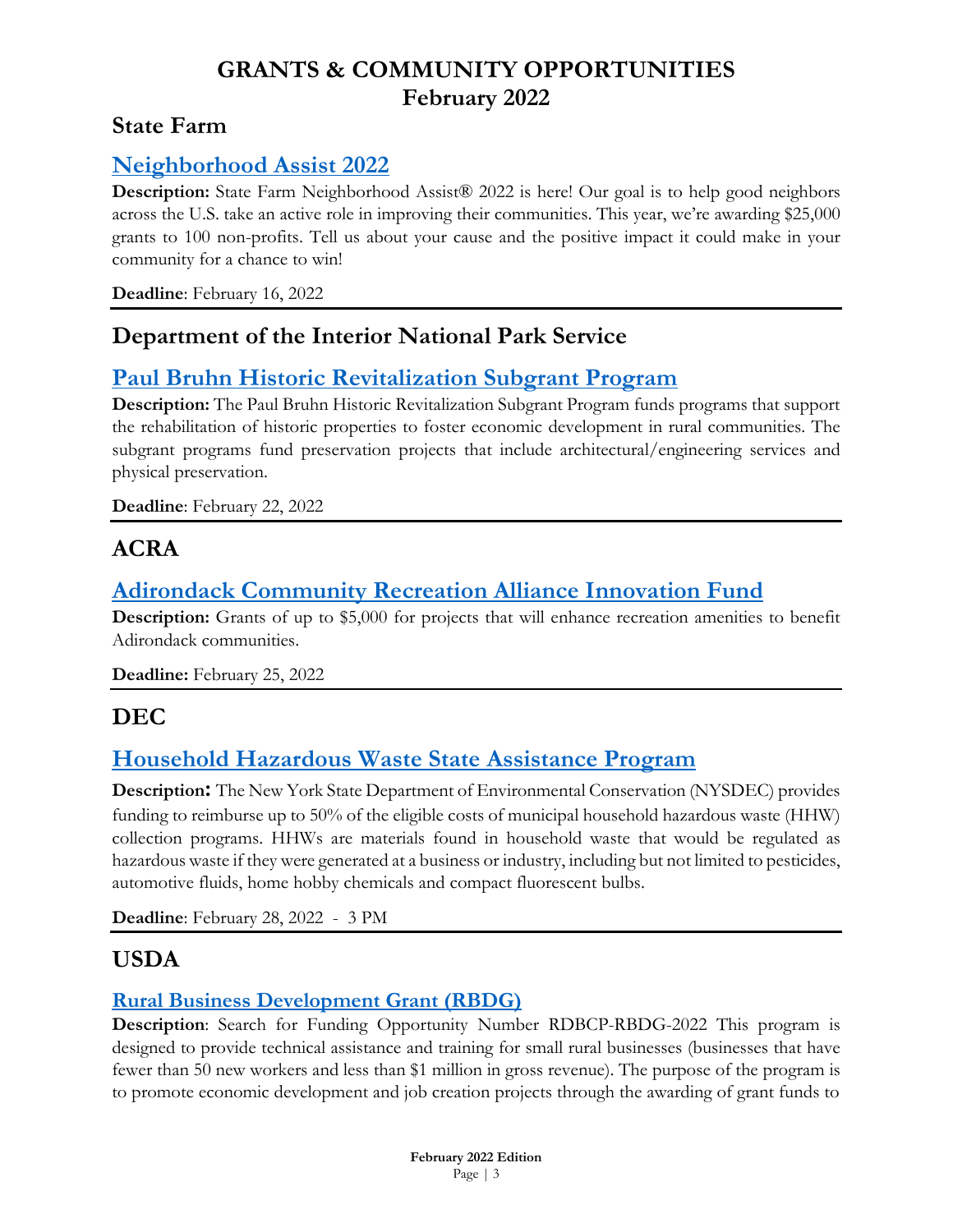#### **[Rural Business Development Grant \(RBDG\)](https://www.grants.gov/web/grants/search-grants.html)** Continued

eligible entities. Applications will compete in two separate categories, business opportunity grants and business enterprise grants, for use in funding various business and community projects that serve rural areas.

**Deadline**: February 28, 2022

# **J.M. Kaplan**

#### <span id="page-3-0"></span>**[Furthermore, Grants in Publishing Program](https://www.furthermore.org/)**

**Description:** The Furthermore program supports the publishing of nonfiction books about art, architecture and design; cultural history, urbanism, and related public issues; conservation and preservation. The program focuses on work that appeals to an informed but broad audience, offers longevity, and demonstrates high standards in editing, design, and production.

Individual grants ranging from \$1,500 to \$15,000 may be used to support writing, research, editing, design, indexing, photography, illustration, and/or printing and binding. The program prefers to provide support for book projects to which a publisher is already committed and for which there is a feasible distribution plan.

**Deadline:** March 1, 2022

#### **New York State Council on the Arts and the Preservation League**

#### <span id="page-3-1"></span>**Preserve NY Grant**

**Description:** The 2022 round of Preserve NY grants is now open! Launched in 1993, Preserve New York (PNY) is a partnership of the New York State Council on the Arts and the Preservation League, with additional support from the Robert David Lion Gardiner Foundation. PNY makes grants for historic structure reports, building condition reports, cultural landscape reports, and cultural resource surveys.

The program provides support for up to 80% of the project cost. Applicants must provide 20% of the total project cost as a cash match. Grants are likely to range between \$5,000 and \$14,000.

**Deadline**: April 15, 2022

#### **National Endowment for the Arts (NEA)**

#### <span id="page-3-2"></span>**[FY2023 Challenge America](https://www.arts.gov/grants/challenge-america)**

**Description:** Challenge America offers support primarily to small organizations for projects in all artistic disciplines that extend the reach of the arts to populations that are underserved. Challenge America features an abbreviated application, a robust structure of technical assistance, and grants for a set amount of \$10,000. Grants require a cost share/match of \$10,000 consisting of cash and/or inkind contributions. Total project costs must be at least \$20,000 or greater.

This category is an entry point for organizations seeking NEA funding.

**Deadline:** April 21, 2022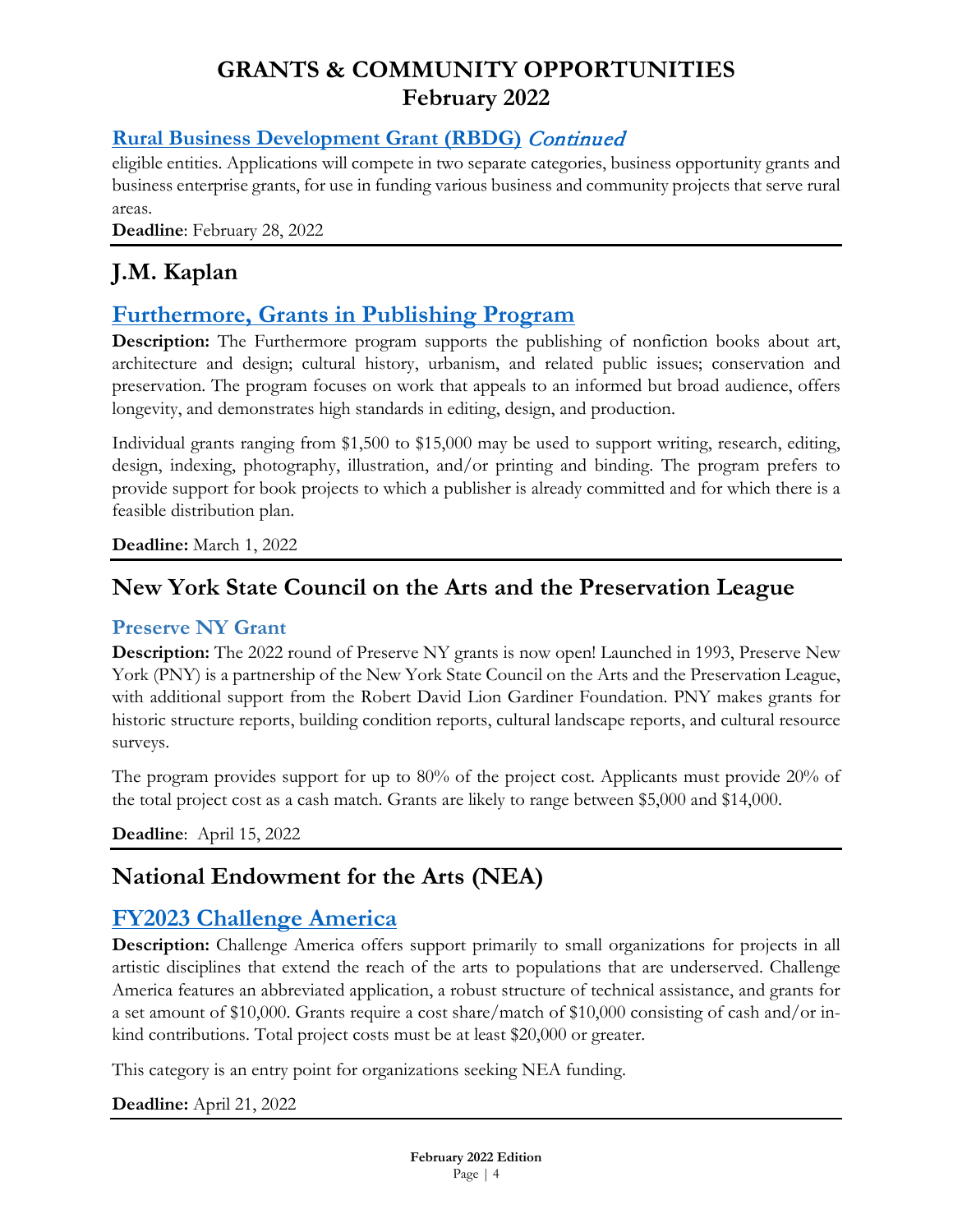## **Office of Community Renewal**

### <span id="page-4-0"></span>**[NYS CDBG CARES](https://hcr.ny.gov/community-development-block-grant#cdbg-cares-fundin)**

**Description:** Please also be advised that the NOFA for NYS CDBG CARES funding has been extended.

Entitlement & non-entitlement communities statewide are eligible to apply for a variety of activities to support COVID response and recovery. Please review the NOFA available online here: [https://hcr.ny.gov/system/files/documents/2021/08/2021-ocr-housing-resources-nofa-federal-](https://hcr.ny.gov/system/files/documents/2021/08/2021-ocr-housing-resources-nofa-federal-final_0.pdf)final 0.pdf and contact OCR via [CDBGCARES@nyshcr.org](mailto:CDBGCARES@nyshcr.org) with questions.

**Deadline:** OCR will continue to accept applications under the current NOFA until a new one is released later this year.

## **NYS Department of Environmental Conservation**

#### <span id="page-4-1"></span>**[2021 Round of the Municipal Zero-Emission Vehicle \(ZEV\) Program](https://www.dec.ny.gov/energy/109181.html#ZEV)**

**Description:** A total of \$2.8 million is available to help municipalities install public charging stations and purchase or lease electric vehicles for fleet use.

**ZEV Rebates**: Up to \$300,000 in rebates are available for municipalities that purchase (or lease for a minimum of 36 months) eligible vehicles from a dealership in New York. Plug-in hybrid, all-electric, or hydrogen fuel cell vehicles are eligible for rebates of up to \$7,500 per vehicle, depending on the electric range of the vehicle and provided they were placed into municipal service on or after March 1, 2020.

**ZEV Infrastructure Grants**: Up to \$2.5 million is available for municipalities to install hydrogen filling station components or electric vehicle chargers. A variable local match of zero to 20% of the total project cost is required based on the community's median household income. The maximum grant amount for any location is \$250,000 and \$500,000 to any one municipality.

**Deadline:** Applications accepted on a rolling basis until funding is exhausted.

#### <span id="page-4-2"></span>**Ongoing Opportunities: MLB - MLBPA**

#### <span id="page-4-3"></span>**[Youth Development Foundation Grants](http://www.mlbpa.org/programs)**

**Description**: Major League Baseball (MLB) and the Major League Baseball Players Association (MLBPA) joined together to form a charitable foundation with a shared goal of increasing participation in and expanding access to youth baseball and softball. The MLB-MLBPA Youth Development Foundation (YDF) has awarded millions of dollars in grants to community-based projects that encourage and empower youth through baseball and softball in underserved communities. In response to the rising costs to access youth sports and protect children's rights in sports, YDF funds capital projects, programming, and education initiatives in the United States and internationally to ensure that all youth have an opportunity to play and learn through baseball and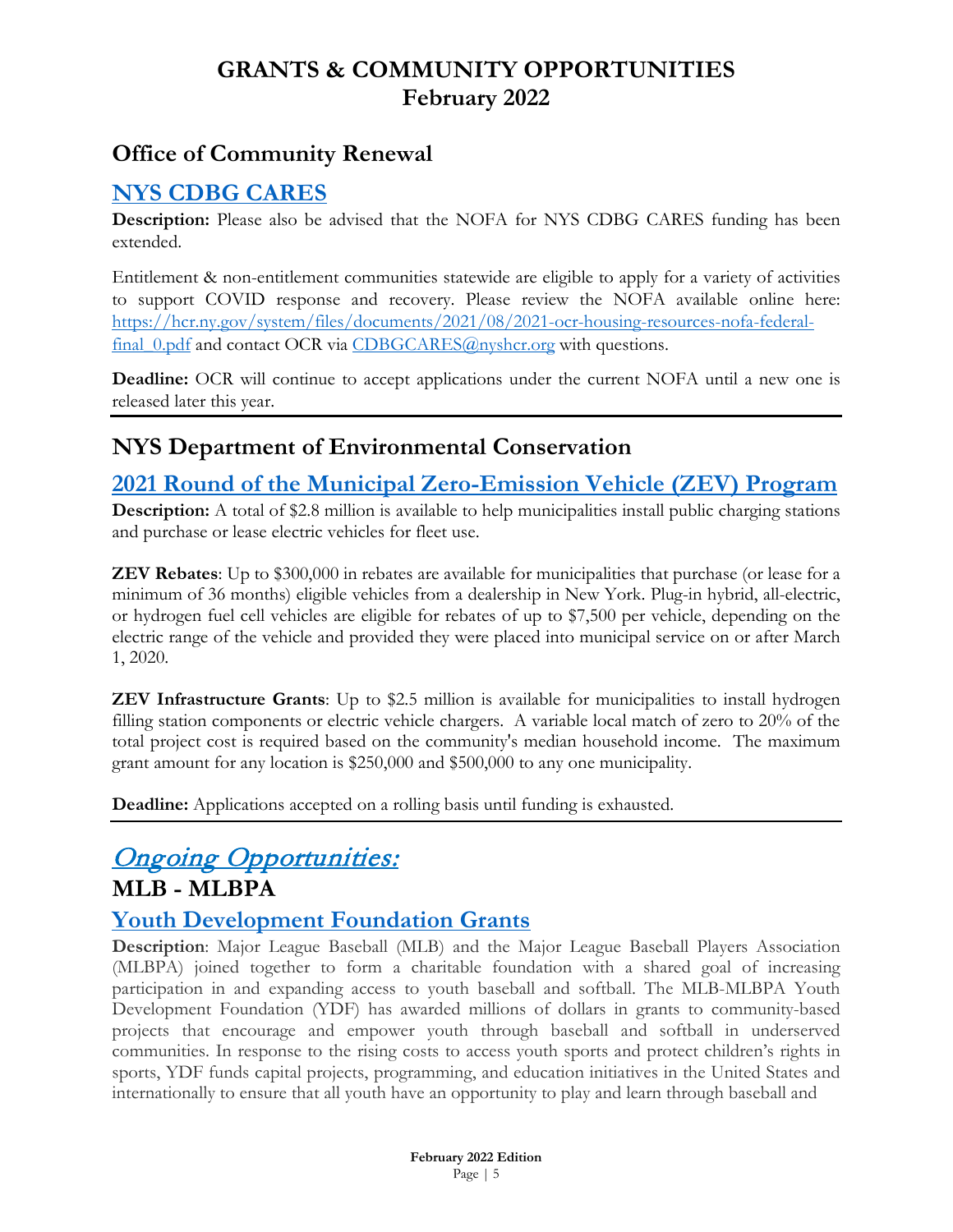## **[Youth Development Foundation Grants](http://www.mlbpa.org/programs) (continued)**

softball. Organizations applying for funding must have a strong sense of mission, proven track record of increasing access to affordable youth baseball and/or softball, committed leadership and a dedicated staff, and understanding and knowledge of the community and population served. Interested applicants must submit an initial Letter of Inquiry (LOI) with proof of secured or projected funding to be considered for an application. Proposals are accepted year-round and grant decisions are made on a quarterly basis.

**Deadline**: Rolling. Applications are accepted throughout the year, and grant decisions are made by its Board of Directors on a quarterly basis.

# **USDA Rural Development**

#### <span id="page-5-0"></span>**[Community Facilities Programs](https://www.rd.usda.gov/programs-services/all-programs/community-facilities-programs)**

**Description**: Community Facilities Programs offer direct loans, loan guarantees and grants to develop or improve essential public services and facilities in communities across rural America. Public bodies, non-profit organizations and federally recognized American Indian Tribes can use the funds to construct, expand or improve facilities that provide health care, education, public safety, and public services. Projects include fire and rescue stations, village and town halls, healthcare clinics, hospitals, adult and childcare centers, assisted living facilities, rehabilitation centers, public buildings, schools, libraries, and many other community-based initiatives. Financing may also cover the costs for land acquisition, professional fees, and purchase of equipment.

**Funding**: Based on community served

**Deadline**: Rolling application deadline

#### **Gary Sinise Foundation**

#### <span id="page-5-1"></span>**[First Responder Grant](https://www.garysinisefoundation.org/first-responders-outreach/)**

**Description**: Grant funds limited to equipment and training only for: Law Enforcement Departments, Fire Departments, and Paramedic or EMS Departments, with priority for volunteer, low, and underfunded departments.

**Funding**: Not Indicated

**Deadline**: Rolling application deadline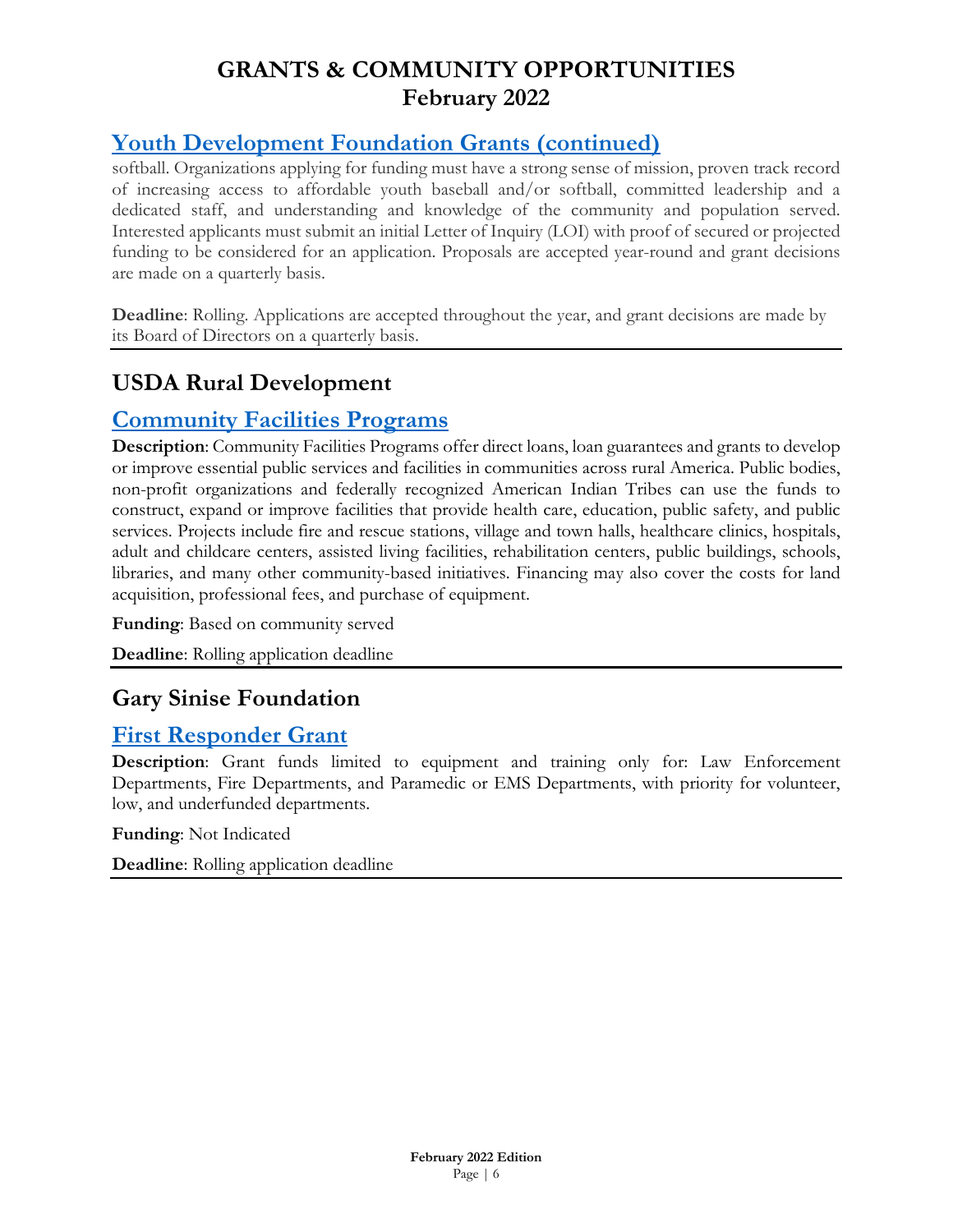## **Orton Family Foundation**

### <span id="page-6-0"></span>**[Community Heart & Soul Seed Grant](https://www.communityheartandsoul.org/seed-grants/)**

**Description**: The Community Heart & Soul Seed Grant Program is designed for small cities and towns (population 2,500-30,000) provides \$10,000 in funding for resident-driven groups in small cities and towns to start the Community Heart & Soul model. Grant funding requires a \$10,000 cash match from the participating municipality or a partnering organization. Community Heart & Soul is a fourphase, step-by-step process that brings residents together to chart a course forward that recognizes and honors the unique character of their town and the emotional connection of the people who live there.

**Funding**: \$10,000 - with an equal match **Deadline**: Rolling application deadline

# **NYSERDA**

## <span id="page-6-1"></span>**[Clean Energy Communities Grants](https://www.nyserda.ny.gov/All-Programs/Programs/Clean-Energy-Communities)**

- **1. Clean Energy Communities Designation Grants:** *\$5,000* (no match)
	- A one-time grant of \$5,000 is available to any community that completes any 4 of 13 possible high-impact actions. (Please see list of high-impact actions below).
- **2. Point-Based Grants:** *\$10,000-\$100,000* (no match)
	- Earn points for each high-impact action completed (200-2,000 points per action)
	- Collect enough points to cross certain point thresholds to become eligible for larger grant amounts before they are all claimed.

| <b>Total Points</b> | <b>Total Awards in North Country</b> | <b>Grant Amount</b> |
|---------------------|--------------------------------------|---------------------|
| 3,000               |                                      | \$10,000            |
| 4,000               |                                      | \$20,000            |
| 5,000               |                                      | \$70,000            |

- **3. Action Grants:** *\$5,000* per eligible action completed (no match)
	- Implement NYStretch Energy Code (applicable if you enforce the Uniform Code for private buildings)

| <b>Municipality Size by Population</b> | <b>Action Grant Amount</b> | Number of Awards |
|----------------------------------------|----------------------------|------------------|
| 0-39,999                               | \$5,000                    | 100              |

• Community Campaigns: Complete any of the following campaign types, but no more than one campaign per campaign type, to earn credit for this action. A single campaign may cover more than one technology.

| Campaign Type            | Required # of Participants | Grant   | Number of           |
|--------------------------|----------------------------|---------|---------------------|
|                          |                            | Amount  | Awards              |
| Community Solar          |                            | \$5,000 | 100 campaigns       |
| <b>Electric Vehicles</b> | 10                         | \$5,000 | statewide for       |
| Clean Heating,           |                            | \$5,000 | municipalities with |
| Cooling & Energy         |                            |         | population 0-39,999 |
| Efficiency               |                            |         |                     |
| Demand Response          |                            | \$5,000 |                     |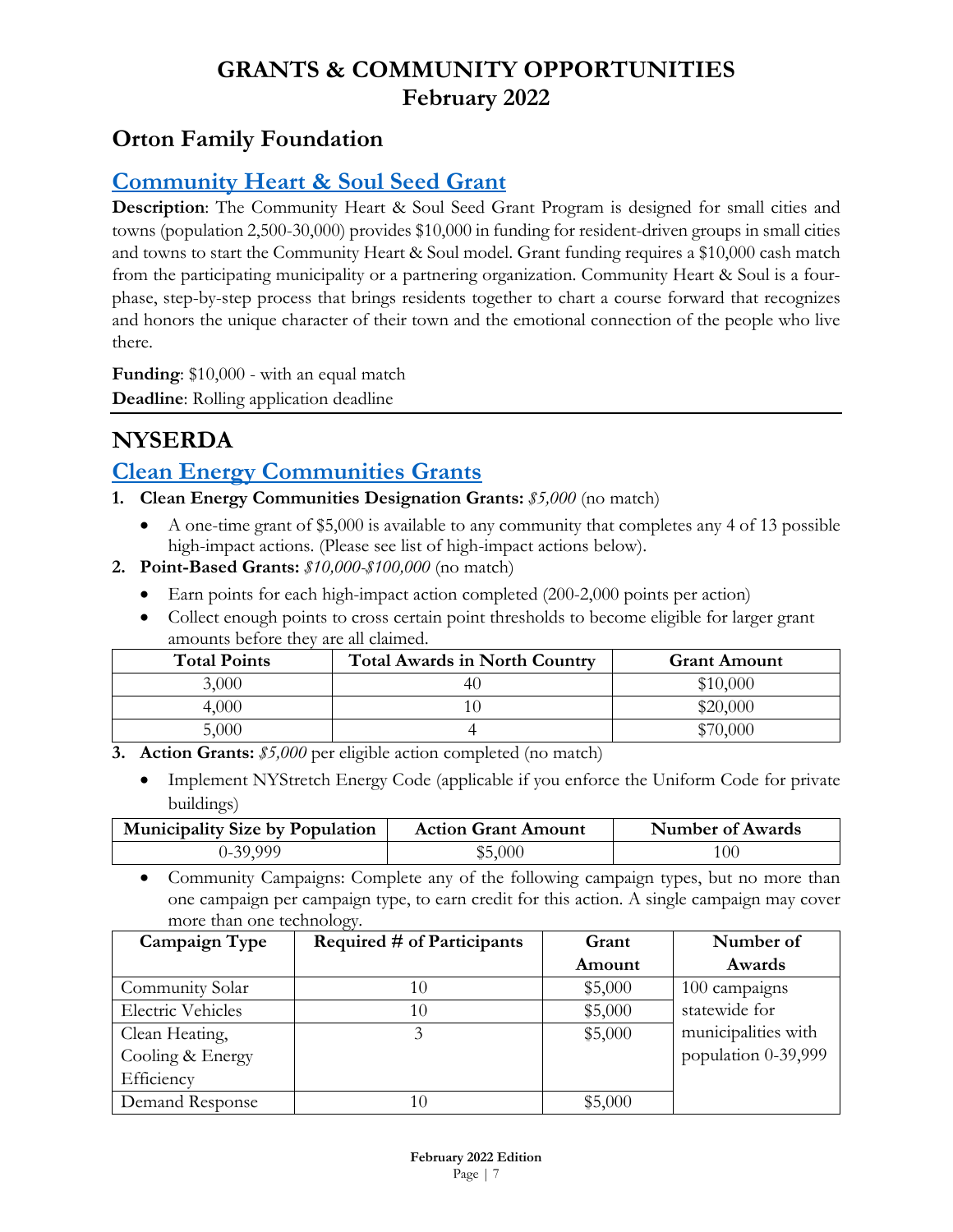#### **High-Impact Action Items**:

- **1. Unified Solar Permit**: 200 points
- **2. Energy Code Enforcement Training:** 200 points
- **3. Benchmarking:** 100-300 points (municipalities w/population 0-39,999)
- **4. Property Assessed Clean Energy (PACE) Financing:** 200-500 points
- **5. Clean Energy Upgrades:** 500 points
- **6. Clean Heating and Cooling Demo**: 500 points
- **7. 100% Renewable Electricity:** 500 points
- **8. Community Campaigns:** 200-800 points
- **9. Climate Smart Communities Certification:** 600-800 points
- **10. LED Street Lights:** 200-900 points
- **11. Clean Fleets:** 200-1,000 points
- **12. NYStretch Energy Code**: 1,200 points
- **13. Community Choice Aggregation (CCA):** 1,500-2,000 points

\*\*\*More information on the program is available [here](https://portal.nyserda.ny.gov/servlet/servlet.FileDownload?file=00Pt000000S0ufMEAR)

**Funding Available:** For municipalities with population under 40,000

**Deadline:** NYSERDA will accept applications on a rolling basis until December 31, 2025, or until funds are exhausted.

## **[Lewis County Chamber of Commerce](https://adirondackstughill.com/)**

## <span id="page-7-0"></span>**Community Mural Initiative**

**Description:** Murals are a great way to beautify blank spaces and showcase a community's identity and history. Interested towns and villages can reach out to the Lewis County Chamber of Commerce for more information.

**Contact:** Kristen Aucter at (315) 376-2213 or e-mail: [kristen@lewiscountychamber.org](mailto:kristen@lewiscountychamber.org) **Mural at Harrisville Free Library**



# **New York State Energy Research and Development Authority (NYSERDA)**

## <span id="page-7-1"></span>**[Charge Ready NY](https://www.nyserda.ny.gov/All-Programs/Programs/ChargeNY/Charge-Electric/Charging-Station-Programs/Charge-Ready-NY)**

**Description:** Charge Ready NY offers public and private organizations that install Level 2 EV charging stations at public parking facilities, workplaces, and multi-family apartment buildings rebates of \$4,000 per charging port they install. Charging stations are an eligible high impact action item to earn Clean Energy Communities designation and funding.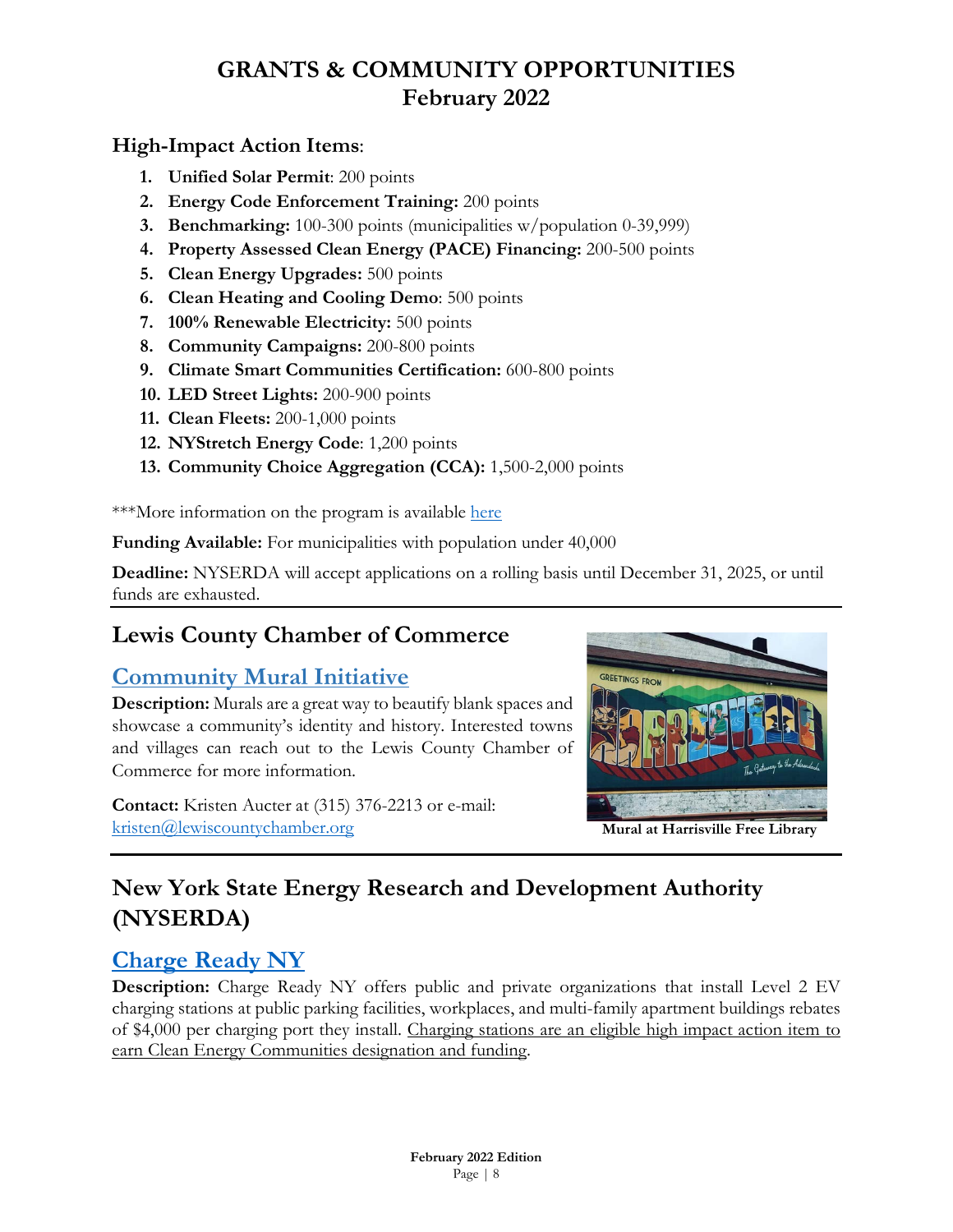#### **Eligible Locations:**

- Public Parking Lots: Includes municipal lots, parking at retail locations, parks, schools, hotels/motels, etc. that have a minimum of 10 parking spots and are open to the general public at least 12 hours per day, 5 days per week.
- Workplaces: Schools, hospitals, office buildings, and businesses with a minimum of 15 employees regularly working at the site.
- Multi-Unit Dwellings*:* Apartment buildings with at least eight parking spaces that serve five or more housing units.

**Funding Available:** \$4,000 rebate per charging station

**Deadline:** Rolling application deadline

## **National Grid**

#### <span id="page-8-0"></span>**[Electric Vehicle Charging Station Program](https://www.nationalgridus.com/upstate-ny-business/Energy-Saving-Programs/Electric-Vehicle-Charging-Station-Program.aspx#ev)**

**Description**: Partner with National Grid to install electric vehicle (EV) charging stations at little or no cost. Our programs offer incentives and opportunities to install EV charging stations, save on electricity costs for DC fast-charging stations, and convert fleet vehicles to EVs.

• **[Electric Vehicle Charging Station Make-Ready Program](https://www.nationalgridus.com/upstate-ny-business/Energy-Saving-Programs/Electric-Vehicle-Charging-Station-Program.aspx#ev)** Partner with us to install EV charging stations at little or no cost and attract customers to your business.

• **[Fleet Advisory Services and Make-Ready Program](https://www.nationalgridus.com/upstate-ny-business/Energy-Saving-Programs/Electric-Vehicle-Charging-Station-Program.aspx#fleet)**

Partner with us to create a plan for converting your fleet vehicles to electric alternatives and access funding to install chargers.

• **[DCFC Per](https://www.nationalgridus.com/upstate-ny-business/Energy-Saving-Programs/Electric-Vehicle-Charging-Station-Program.aspx#dcfc) [Plug Incentive Program](https://www.nationalgridus.com/upstate-ny-business/Energy-Saving-Programs/Electric-Vehicle-Charging-Station-Program.aspx#dcfc)**

Take advantage of the annual discount to save electricity cost for DC fast-charging stations.

**Funding Available**: 50%-100% Cost Based on Established Project Criteria

**Deadline:** Rolling application

#### **New York State**

#### <span id="page-8-1"></span>**[NYS Septic System Replacement Fund Program](https://www.lewiscounty.org/departments/planning/septicfund)**

**Description**: The **New York State Septic System Replacement Fund Program** provides funding to replace cesspools and septic systems in New York State. This grant program's goal is to reduce the environmental and public-health impacts associated with the discharge from cesspools and septic systems to improve water quality. The program targets cesspools and septic systems near priority waterbodies. Failing systems along the **Beaver River, Lower, and tributaries** could be eligible for this funding.